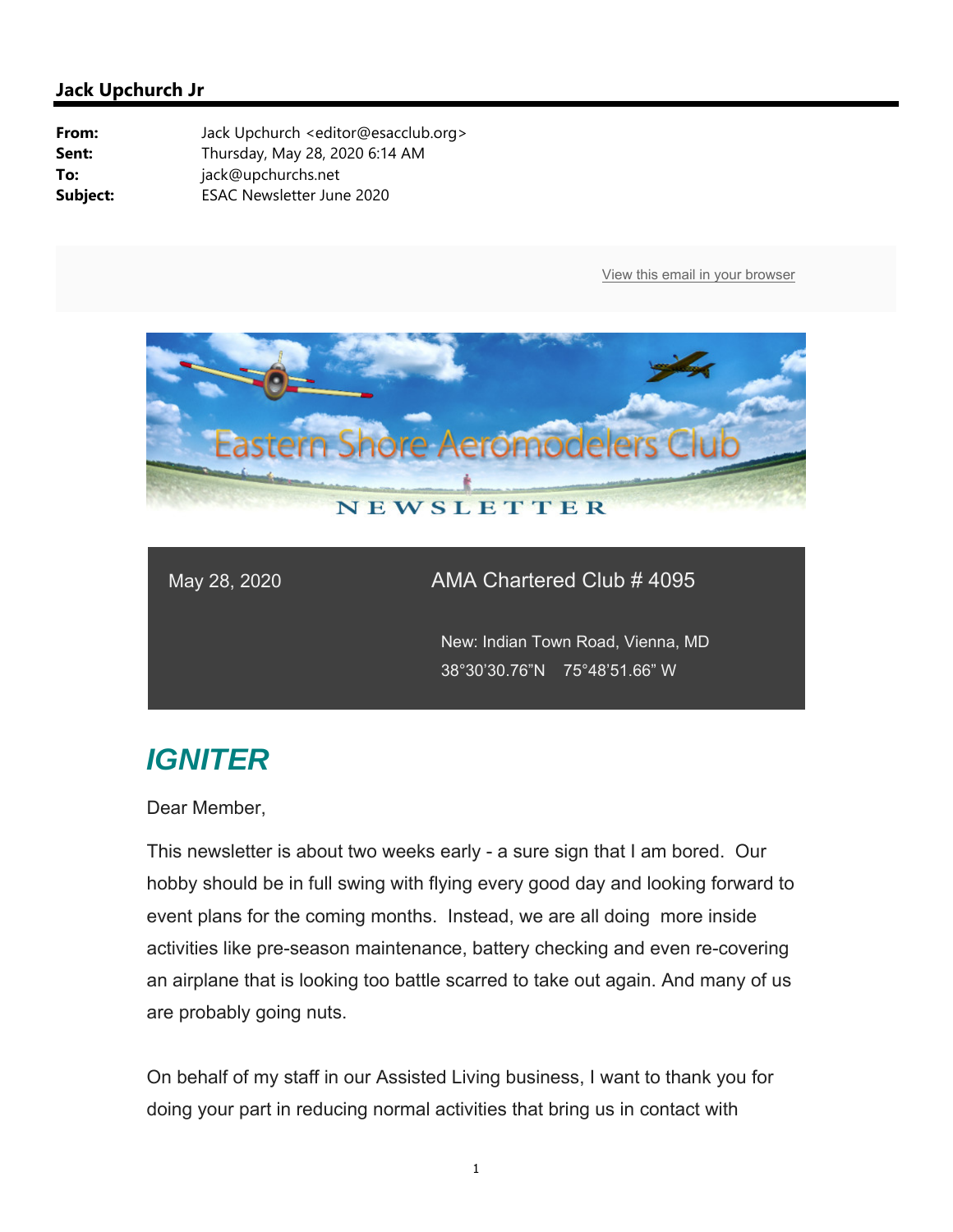random groups of other people. Pure and simple- this reduced activity level has bought us time to find new sources of personal protective equipment like masks, gloves and gowns so that we can go to work and not risk infecting our residents or taking something bad home to our kids and spouses. Not many of us would have been circulating in Frederick where my business is located, so your part helped the staff in other healthcare businesses around Easton, Salisbury or Seaford. Those folks benefited from your doing your part, and the equipment that we all didn't burn through is still in our supply room for when we will need it next week or next month while we wait for our orders to clear customs.

I hear folks asking what the 'new normal' might be like. Already we have had to adjust to being told to wear masks in public and are being asked to leave space in line at the grocery store so that a line with 6 people can go way down the aisle to where the toilet paper used to be. And we are now seeing new groups of 'us and them'. You all know that I advocate that we not think of 'us and them' and instead believe that there is 'only us' that includes everybody. Well new groups are forming- 'those folks who leave their noses out of their masks'; 'those folks who don't wear masks in the store'; 'those folks who butt in line and pretend not to see you standing way back there 6 feet away'; 'those folks who go to work with a cough or a fever' or 'those folks who call in with a fever that might not actually be there so that they are asked to stay home'. It looks like everything is exaggerated - everything is just a bit more intense than before.

So my request of our members is that we react by looking at 'us' and allowing for someone who isn't seeing everything the exact way that we are. Give us all just a bit more space to adjust (or breathe), allow us to forget our mask without making a big deal out of it. If someone isn't wearing one- we can always give them more distance. My point is that what we absolutely can control is what we do- and if that means we stay home more because we are concerned that somebody else might not be 'safe enough'- then stay home a bit more rather than making a fuss about what they aren't doing right. It also hopefully means

2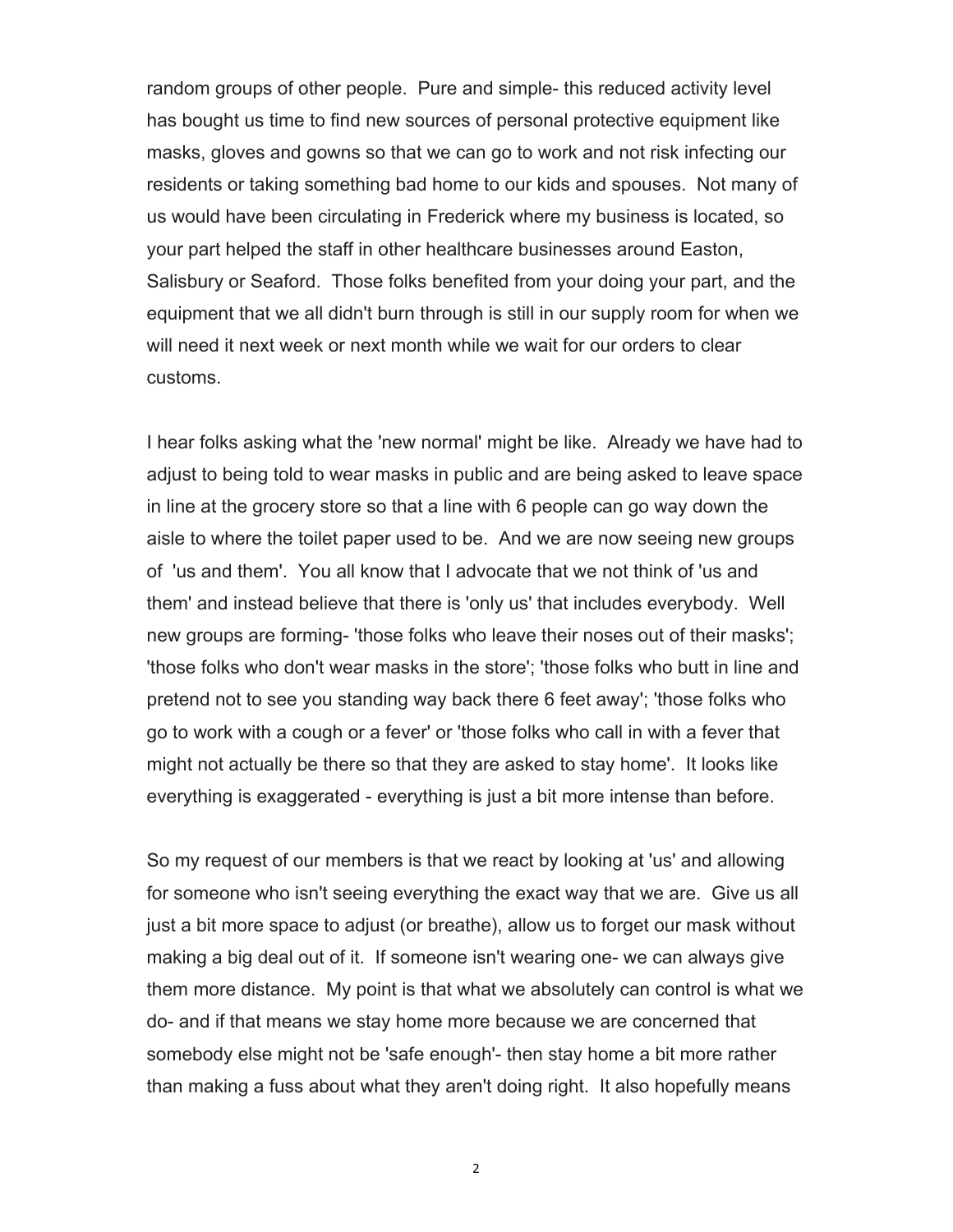that we give in just a wee little bit and go along with some things that we might consider to be silly overreaction. Do consider leaving more space between yourself and other folks- do consider having masks in your cars so that you don't end up somewhere in public without one. And please also humor meregardless of how serious you think this COVID situation is or isn't- do your part, because there are folks that have to go to work and care for sick people, and one of them might be standing in front of you in line at the grocery store or getting gas. Neither of us needs whatever the other one might have right now.

Thanks,

Jack





The club needs to send a big THANK YOU to two of our members- Jim Cockran and Eric Johansen. The photos above show two major donations to our well being:

 Jim built a roller that doesn't have those ridges so that we should be able to roll our runways more smoothly in the coming months. We have learned that our sandy soil needs to be rolled while still damp from a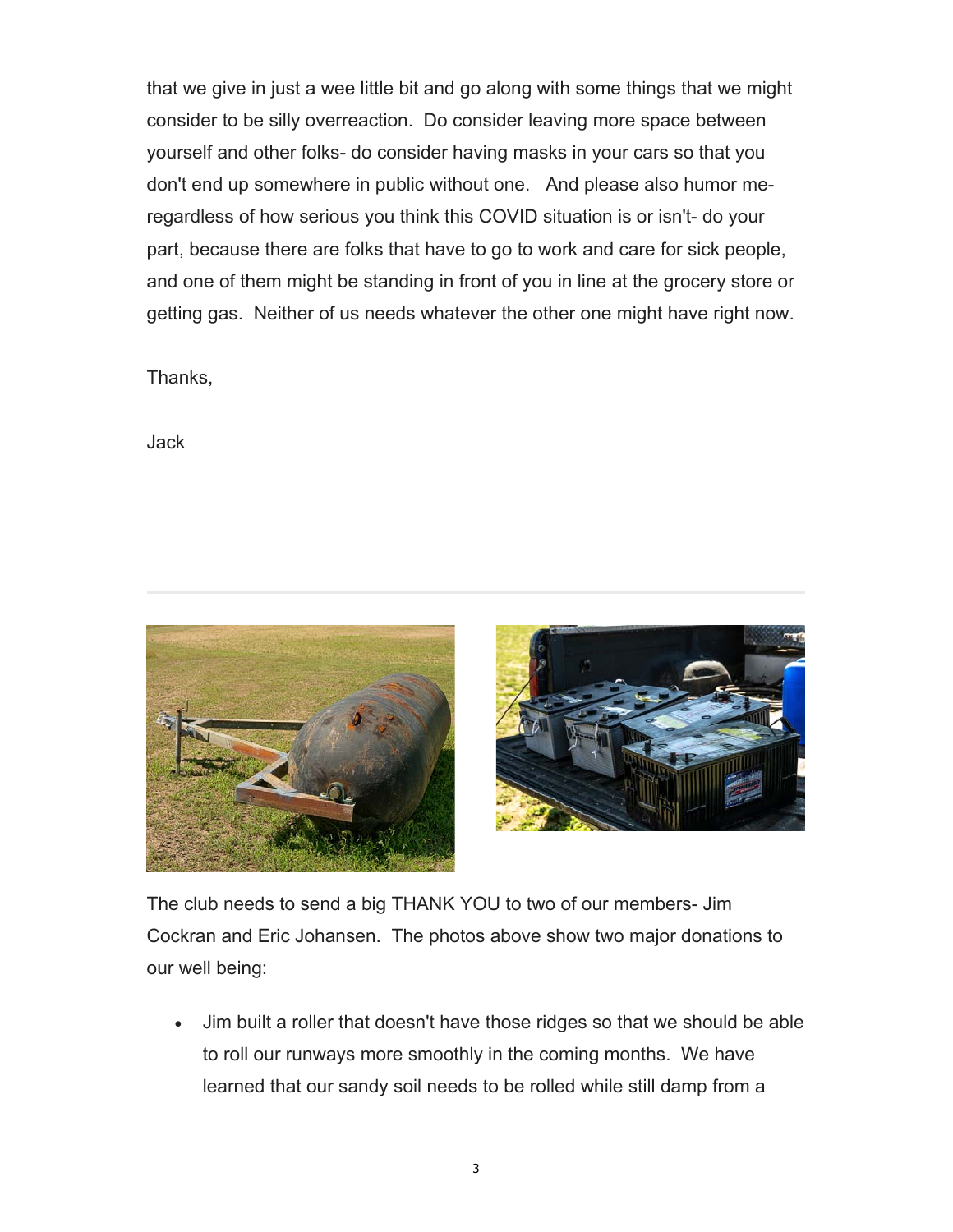rain- so don't be surprised to see one of us out there rolling in the rain. Much appreciated Jim!

 Eric had been on the lookout for some discarded marine batteries that were of a particular condition- they had to be not good enough for a man to risk his Yacht over, but still good enough to hold a lot of amps for charging RC airplane batteries- and free. The second photo is what battery success looks like. We have more than doubled our storage capacity with the addition of these batteries. Thank you Eric!





We tilled up an area for a second control line circle a couple of weeks ago. The photo on the left is that area. On the right is a shot of the pits and runway off to the right.

# The club needs to make a choice soon, and I am asking members to share their thoughts before the Officers pick a direction:

1. We have events on the books which are on hold pending relaxing of State mandated public gathering size limits to 10 or fewer people. We have minimal funds on hand and need to spend them wisely and also choose wisely on whether to schedule events or not. The cost of trophies runs into several hundred dollars per event; food and supplies for an event can be \$350-500. Not a problem under normal conditions and normal conditions net us needed extra funds from holding events. But we don't know:

if the gathering size we will have will be allowed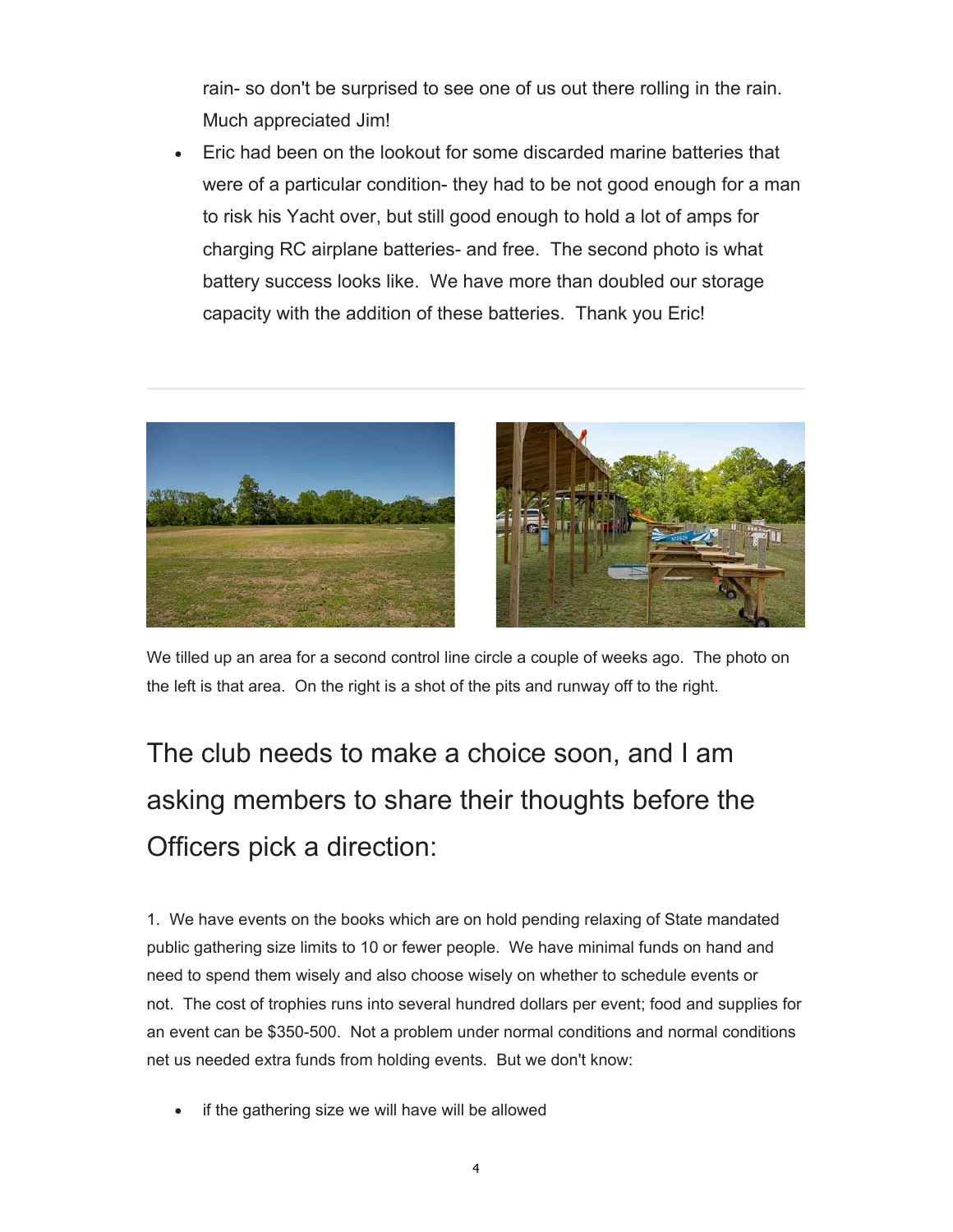- if neighboring states will relax travel restrictions
- if individual event pilots will choose to participate given their health concerns, their financial situation after lock down or even the normal concern about the weather on the weekend we are scheduled
- and once we buy food, we need to have an event to get the money back even more so with trophies for specific events on specific dates

2. Our runway has not grown in as well as had been hoped. It is still rougher than we need it to be. If you look closely, you can see the difference between the pits and the runway. It could be too soon to tell if it will catch up when it warms up. I had been keeping our options open to have events by delaying a decision on tilling up the runway to see how the facts played out- but that decision was made before COVID. The scales could be tipping the other way- that is, we might be better off tilling the runway and smoothing it out and expect grass and weeds to grow in as they did in the pit and parking areas where we tilled last year. But we don't know:

- if we will have / could have profitable events this summer
- if the runway will grow in as well as the pits did
- if we will have a wet or dry summer to help or hinder new growth

So this is another situation where there is just 'us'- we all have to live with what we decide to do. Can you reply to this newsletter with your thoughts? We will be picking a direction soon and I have just one voice myself.

Thanks, Jack

## **The Official 2020 Club Calendar- Check the website for more up to the minute schedule changes.**

- June 10 ?? Club meeting at the Train Station 7pm
- June 20-21 ?? IMAC
- July 8 ?? Club meeting at the Train Station 7pm
- August 8-9 ?? Jim Coll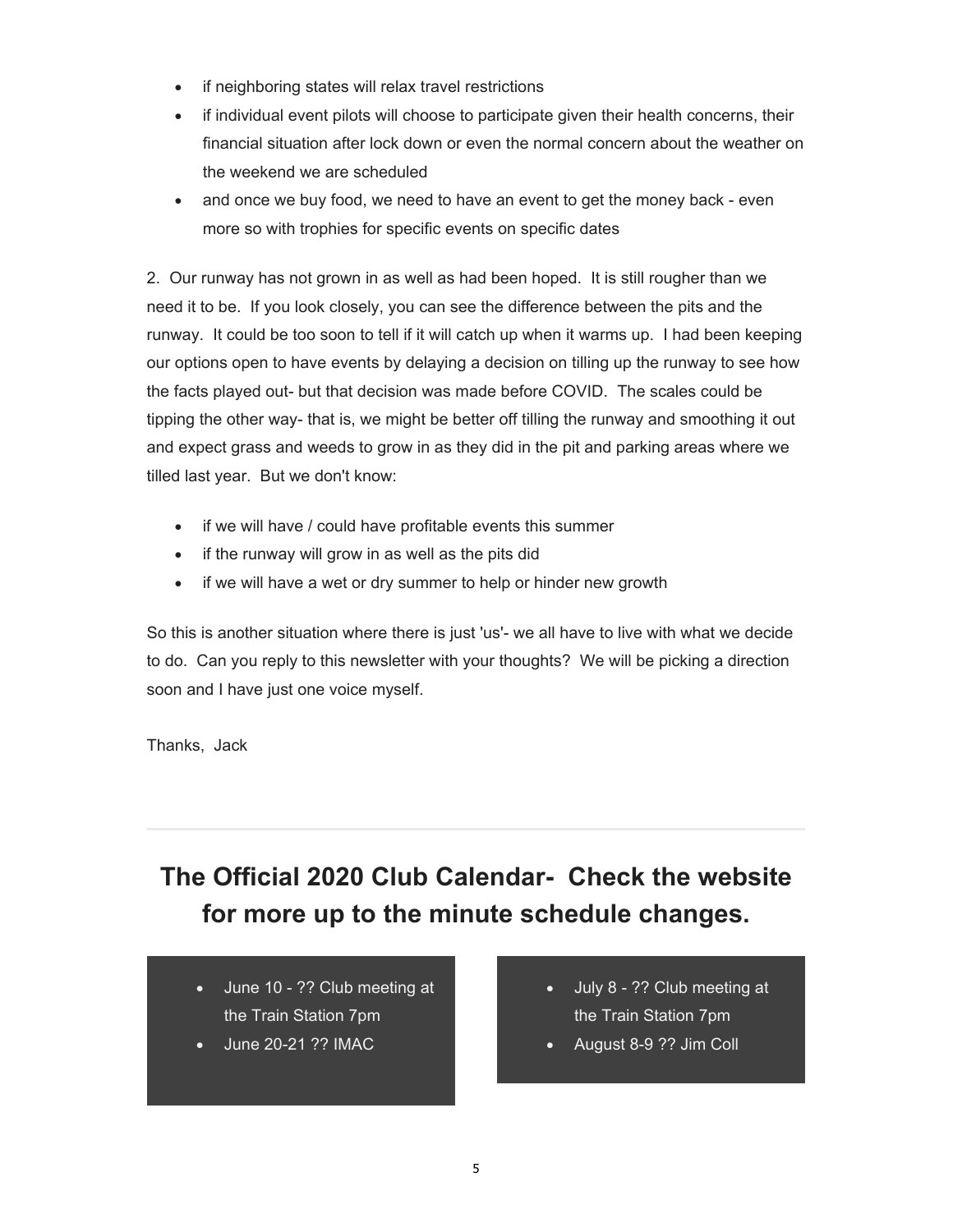- August 12 ?? Club meeting at the Train Station 7pm
- August 15-16 ?? IMAC
- September 9 ?? Club meeting at the Train Station 7pm
- October 10 Field Closed Handsell Jamboree
- October 14- ?? Club meeting at the Train Station 7pm
- October 17 ?? Jet Rally
- November 11 ?? Club meeting at the Train Station 7pm
- December 9 ?? Christmas Party Meeting 7pm — at the Train Station - potluck

|                          | Happy Birthday to Us |                          |
|--------------------------|----------------------|--------------------------|
| <b>Support Our Local</b> |                      |                          |
| <b>Hobby Shops</b>       | <b>Skip Messick</b>  |                          |
| <b>Hobby Stop</b>        | <b>Glen Watson</b>   | Links                    |
| 22762 Sussex Hwy         |                      |                          |
| Seaford, DE              |                      | <b>AMA Website</b>       |
| 302-629-3944             |                      |                          |
|                          |                      | <b>AMA - District IV</b> |
| <b>Hobby Town of</b>     |                      |                          |
| <b>Easton</b>            |                      | <b>Know Before You</b>   |
| 106 Marlboro Ave         |                      | Fly                      |
| Easton, MD               |                      |                          |